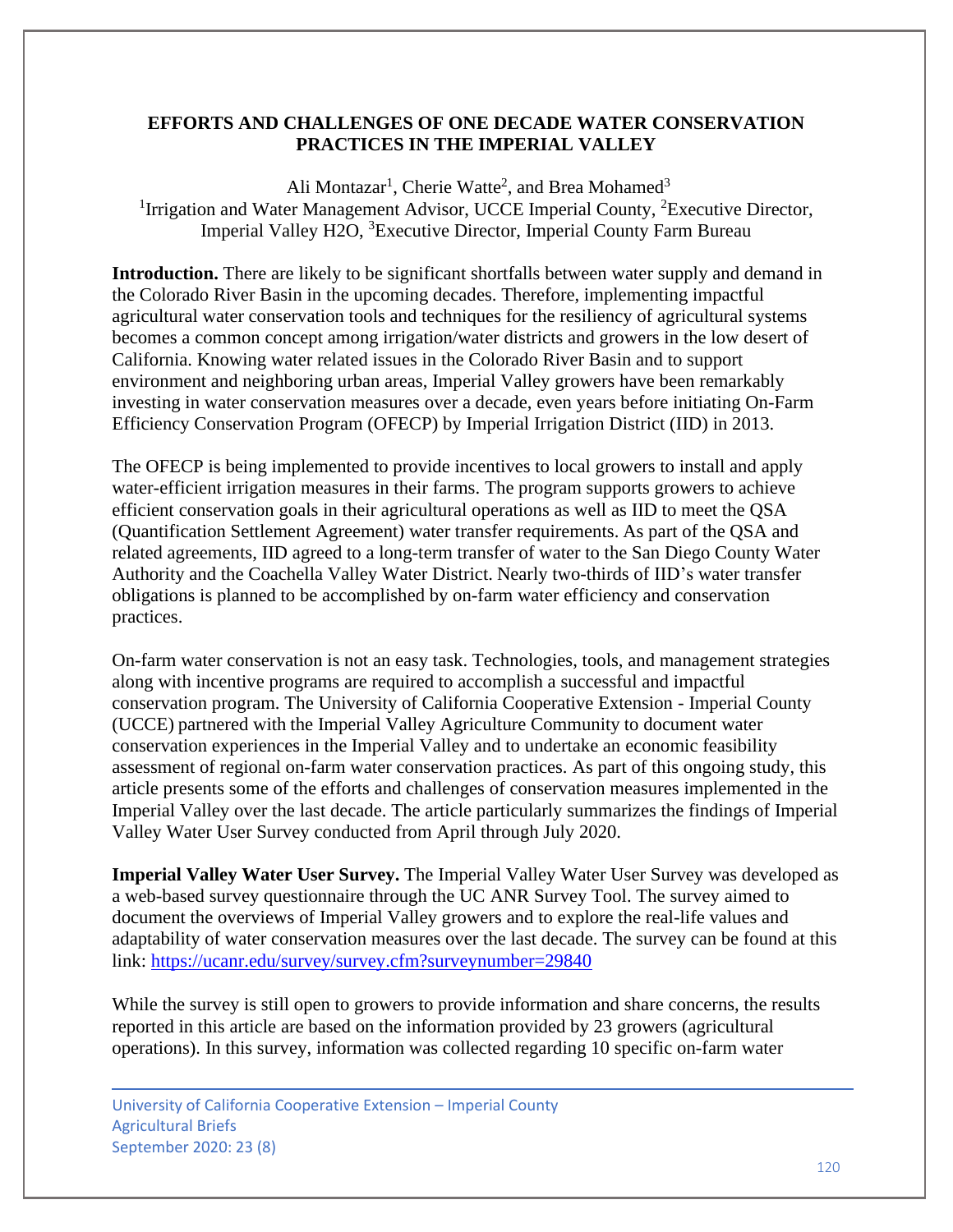conservation practices and any other innovative practices performed by growers. The water conservation measures and the assigned names to each practice are provided in Table 1. Additional information was collected on growers' investment in water conservation and efficiency improvement programs, where water conservation materials and equipment were purchased, number of jobs created from water conservation program, and potential changes in water conservation activities of the agricultural operations to accommodate the current OFECP solicitation.

| <b>Water conservation practice</b>                                                               | <b>Assigned name</b> |
|--------------------------------------------------------------------------------------------------|----------------------|
| Irrigation Scheduling Technology (i.e. soil moisture sensors, ET <sup>*</sup> /weather stations) | WCP1                 |
| Surface Irrigation Optimization (land leveling, field reconfiguration)                           | WCP <sub>2</sub>     |
| Sprinkler Irrigation (full season sprinkler system or sprinkler-flood system)                    | WCP3                 |
| Drip/Micro Irrigation                                                                            | WCP4                 |
| Portable Tailwater Recovery System                                                               | WCP <sub>5</sub>     |
| Permanent Tailwater Recovery System                                                              | WCP <sub>6</sub>     |
| <b>Cascading Tailwater Recovery System</b>                                                       | WCP7                 |
| <b>Automated Surface Irrigation</b>                                                              | WCP <sub>8</sub>     |
| Deficit Irrigation                                                                               | WCP9                 |
| <b>On-Farm Reservoir</b>                                                                         | WCP10                |
| All other types of conservation methods (even if not currently recognized                        | WCP11                |
| conservation method by IID's OFECP)                                                              |                      |
| *ET stands for crop evapotranspiration.                                                          |                      |

Table 1. List of water conservation measures in this study.

**Adopted water conservation practices by growers.** The results illustrate that all water conservation measures presented in Table 1 were adopted by Imperial Valley growers over the last decade, while there is significant difference in the favorability of each practice (Figure 1). Surface irrigation optimization (WCP2) is the most common water conservation practice (adopted by 87% of the responders) followed by sprinkler irrigation (adopted by 73.9% of the responders) and irrigation scheduling technologies (adopted by 65.2% of the responders). Fortythree (43.5) % of the responders reported adopting drip irrigation, portable tailwater recovery system, and deficit irrigation. On-farm reservoir is recognized as a water conservation measure adopted by 34.8% of the responders followed by permanent and cascading tailwater recovery systems (adopted by 26.1% of the responders). Automated surface irrigation was the least adopted practice (8.7% of the responders), however, there is an increasing interest among growers utilizing this irrigation technology specifically since gravity irrigation (surface irrigation) dominates irrigation systems in the low desert region and that it reduces labor cost .

In addition, 26.1% of the responders implemented other innovative water conservation measures (WCP11) including sequential irrigation, switching alfalfa crop fields to low water use olive trees, reduce water use in fields through cutting off one acre-foot in each water order and educate irrigators on when to shut off water, conversion of aluminum sprinkler pipe to Certa-Lok PVC pipe with drain checks and regulators (leak proof), and utilizing soil amendments and water conditioning.

University of California Cooperative Extension – Imperial County Agricultural Briefs September 2020: 23 (8)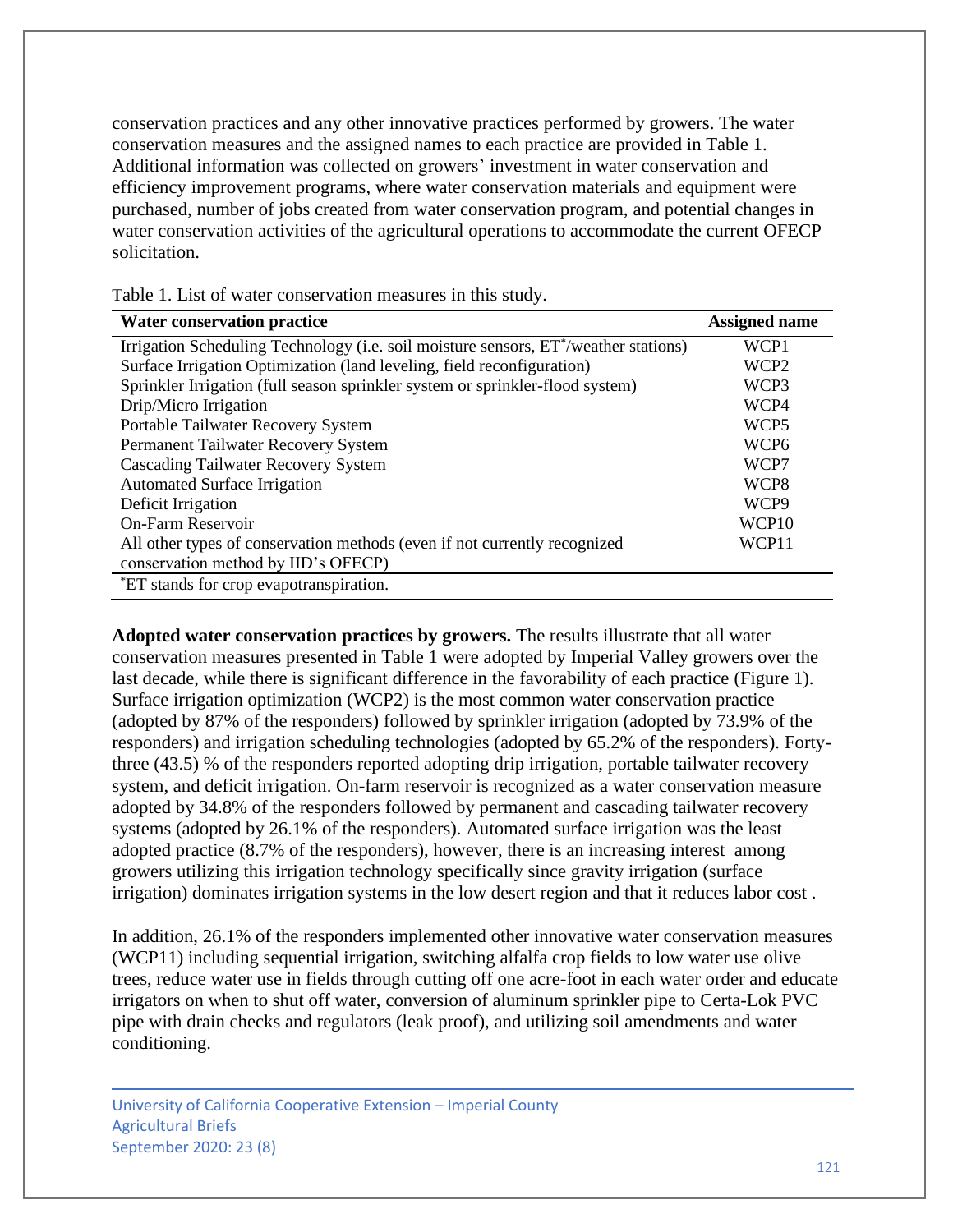

Figure 1. Percentage of the responders who adopted different water conservation practices. There are growers who adopted several conservation measures in their agricultural operations.

**Water conservation practices over time.** The survey results demonstrate that growers continuously conducted various water conservation practices over the last decade (Table 2). Insignificant or no change in some practices was reported by the responders, for instance, in automated surface irrigation, cascading tailwater recovery system, deficit irrigation, and on-farm reservoir. Utilizing sprinkler and drip irrigation systems; and portable tailwater recovery systems have increased in terms of the total acreage and the number of growers who adopted these measures since 2013. There was an average increase of 13% for growers who adopted these three technologies over the period of 2013-2019 when compared with the period before 2013. However, reductions were observed in sprinkler irrigation and portable tailwater recovery systems in 2020 compared to the period of 2013-2019. The reductions observed in sprinkler irrigation in 2020 could be due to the reduced IID OFECP payment and/or the COVID-19 pandemic. Slight increase of adopting permanent tailwater recovery system has been occurred since before 2013.

| <b>Water conservation</b> | <b>Period</b> |             |           |      |
|---------------------------|---------------|-------------|-----------|------|
| practices                 | Before 2013   | 2013 - 2016 | 2017-2019 | 2020 |
| WCP1                      | 43.5          | 47.5        | 52.2      | 52.2 |
| WCP <sub>2</sub>          | 73.9          | 78.3        | 78.3      | 65.2 |
| WCP3                      | 52.2          | 52.2        | 69.6      | 56.5 |
| WCP4                      | 30.4          | 43.5        | 39.1      | 39.1 |
| WCP <sub>5</sub>          | 21.7          | 30.4        | 34.8      | 30.4 |
| WCP <sub>6</sub>          | 17.4          | 17.4        | 17.4      | 21.7 |
| WCP7                      | 13.0          | 13.0        | 13.0      | 13.0 |
| WCP8                      | 8.7           | 8.7         | 8.7       | 8.7  |
| WCP9                      | 34.8          | 34.8        | 34.8      | 30.4 |
| WCP10                     | 26.1          | 30.4        | 30.4      | 30.4 |
| WCP11                     | 13.0          | 21.7        | 30.4      | 30.4 |

Table 2. Percentage of the responders who adopted different water conservation practices in various period since before 2013 (See Table 1 for descriptions for water conservation practices)

University of California Cooperative Extension – Imperial County Agricultural Briefs September 2020: 23 (8)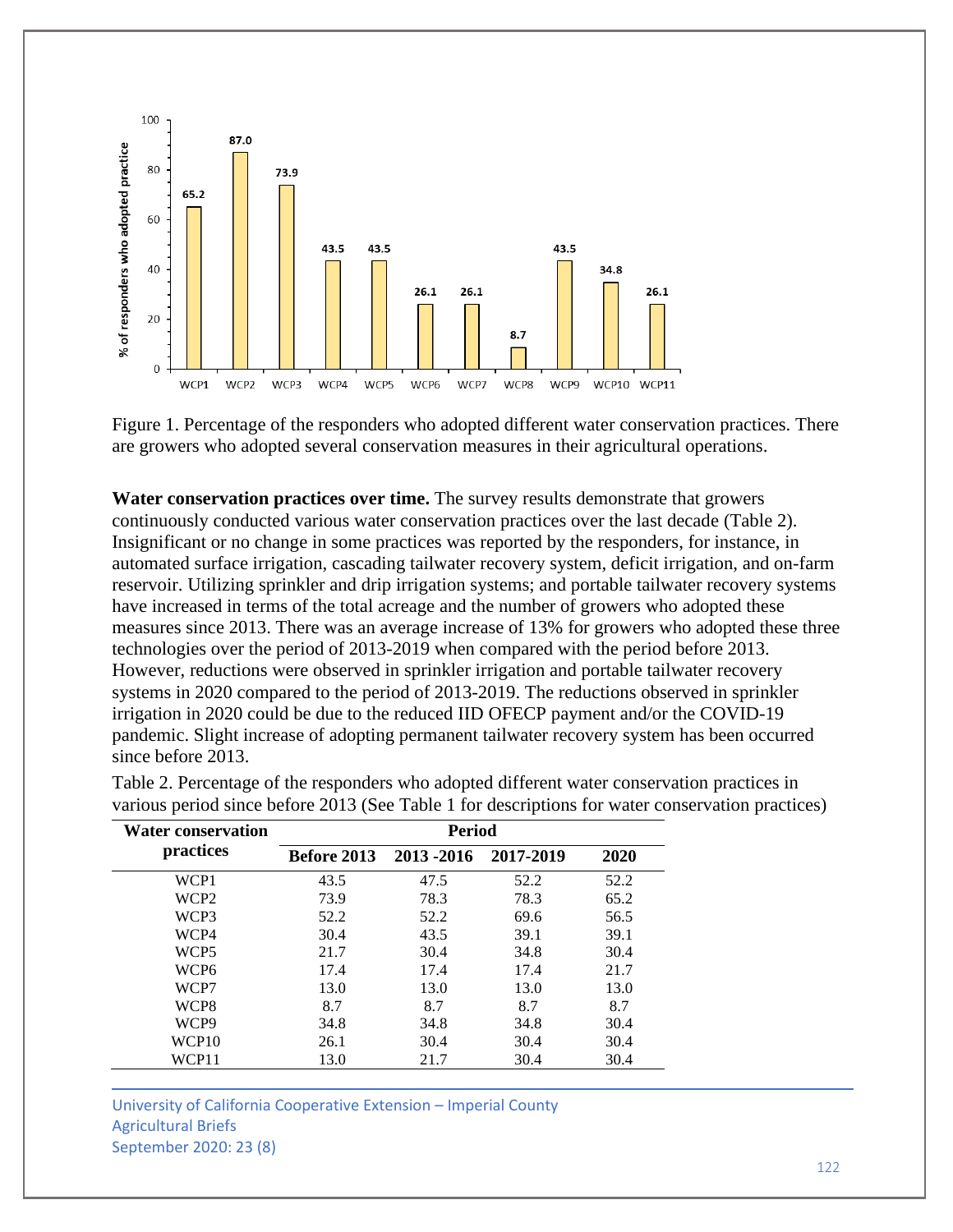**Growers' investment in water conservation program.** The 23-surveyed agricultural operations invested a total of nearly \$25 million on their water conservation programs over the last decade ranging from less than \$100,000 to greater than \$5,000,000 per agricultural operation. There was a wide range in the grower's contribution in each of the investment categories (Figure 2). For instance, 21.7% of the respondents invested less than \$100,000 in their water conservation programs. However, 4.3% of the responders invested in each of the category from \$750,000- \$1,000,000, \$4,000,000-\$5,000,000 to greater than \$5,000,000. The percentage of the respondents who invested \$250,000-\$499,999 and \$1,000,001-\$2,000,000 was the same (17.4%). Similarly, 8.7% of respondents invested for the categories either \$500,000-\$749,999 or \$2,000,001-\$3,000,000. A 13.0% of the surveyed farms invested \$100,000-\$249,000 in their water conservation programs.

The average annual investment in water conservation program for all surveyed agricultural operations was about \$165,000 over the study period. The average annual investment of the surveyed farms varied from \$20,000 to \$650,000 per year.



Figure 2. Percentage of the responders who invested in different investment categories (capital investment) for their water conservation program. Other expenses, such as system operating, maintenance, and labor costs were not included in this investment analysis.

**Purchased water conservation materials and equipment.** The survey shows that 78.3% of the responders purchased all their water conservation materials and equipment within Imperial County. While 17.4% of the agricultural operations purchased the majority of their water conservation supplies and equipment needs within the County, the remaining 4.3% of the responders purchased about half within the County and half outside of the County (Table 3). The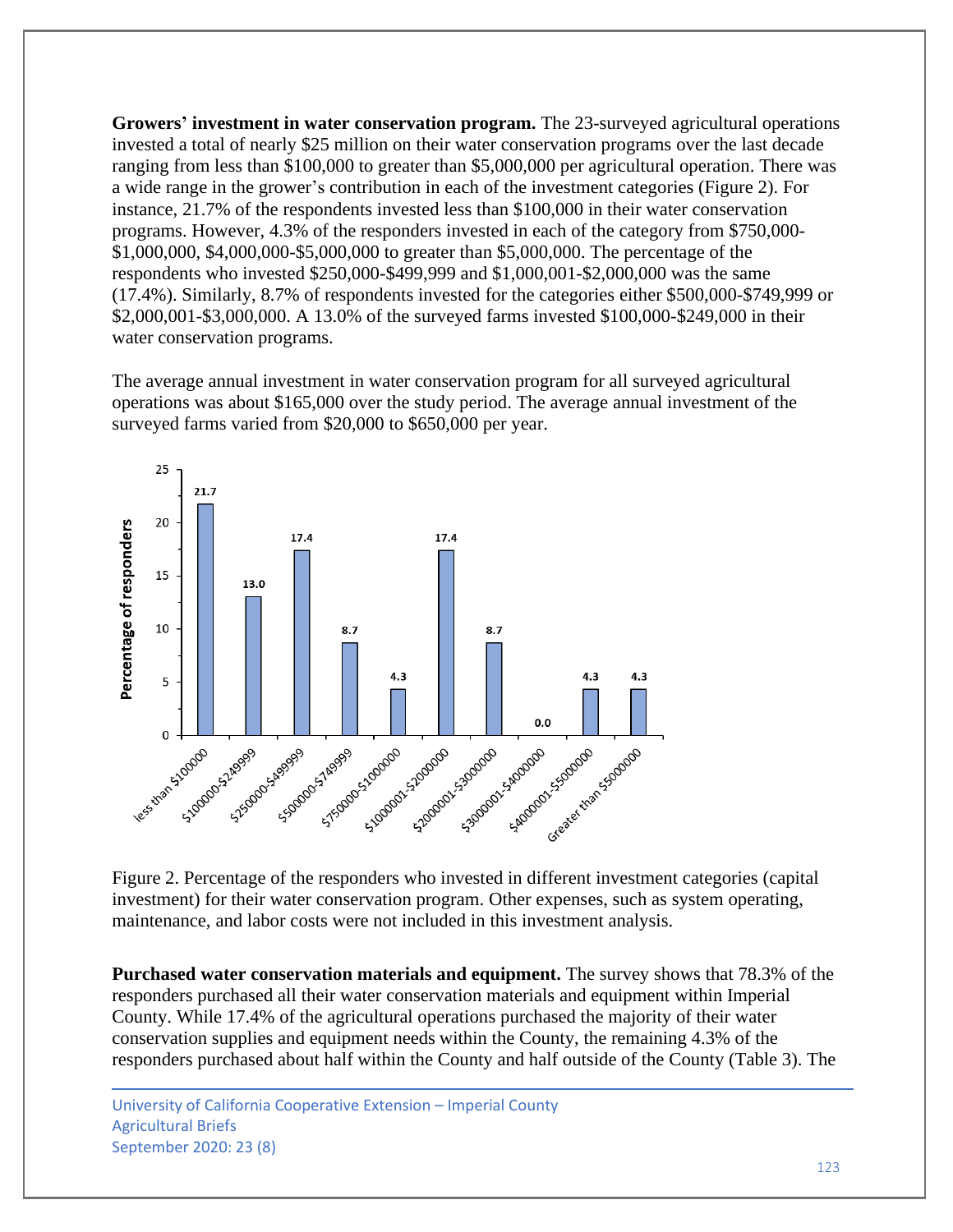survey results clearly indicate that water conservation practices implemented in the Imperial Valley have had a significant contribution into the marketing of irrigation-water supplies over years.

Table 3. Percentage of the responders associated with where they purchased water conservation materials/equipment from.

| Where the responders purchased water conservation materials/equipment           | <b>Percentage</b> |
|---------------------------------------------------------------------------------|-------------------|
| All purchased within Imperial Valley                                            | 78.3              |
| Majority purchased within Imperial Valley                                       | 17.4              |
| About half purchased within Imperial Valley and half outside of Imperial Valley | 4.3               |
| Majority purchased outside Imperial Valley                                      | 0.0               |
| All purchased outside Imperial Valley                                           | 0.0               |

**Jobs created from water conservation programs.** The number of additional jobs created through water conservation programs varied among surveyed farms (Figure 3), ranging from no job created (34.8% of the responders) to more than 20 jobs created (8.7% of the responders). About 65.2 % of the agricultural operations reported creating additional jobs in their farms over the study period. A total of nearly 125 jobs were created by the surveyed farms to implement and manage water conservation programs.



Figure 3. Percentage of the responders associated with different additional jobs created from water conservation programs.

**Potential changes in water conservation activities in the future.** A 35% of the agricultural operations declared that if they knew about 2019 OFECP solicitation (the payment rate drops from 285/acre foot to \$125/acre foot), they would have changed their conservation practices. These desired changes were clearly observed in water conservation practices suggested by the surveyed farms for the 2020 OFECP solicitation (Table 4). An 80% of the agricultural operations reported that they will keep their existing conservation practices without implementing previously planned practices. Several other changes are performed by growers to accommodate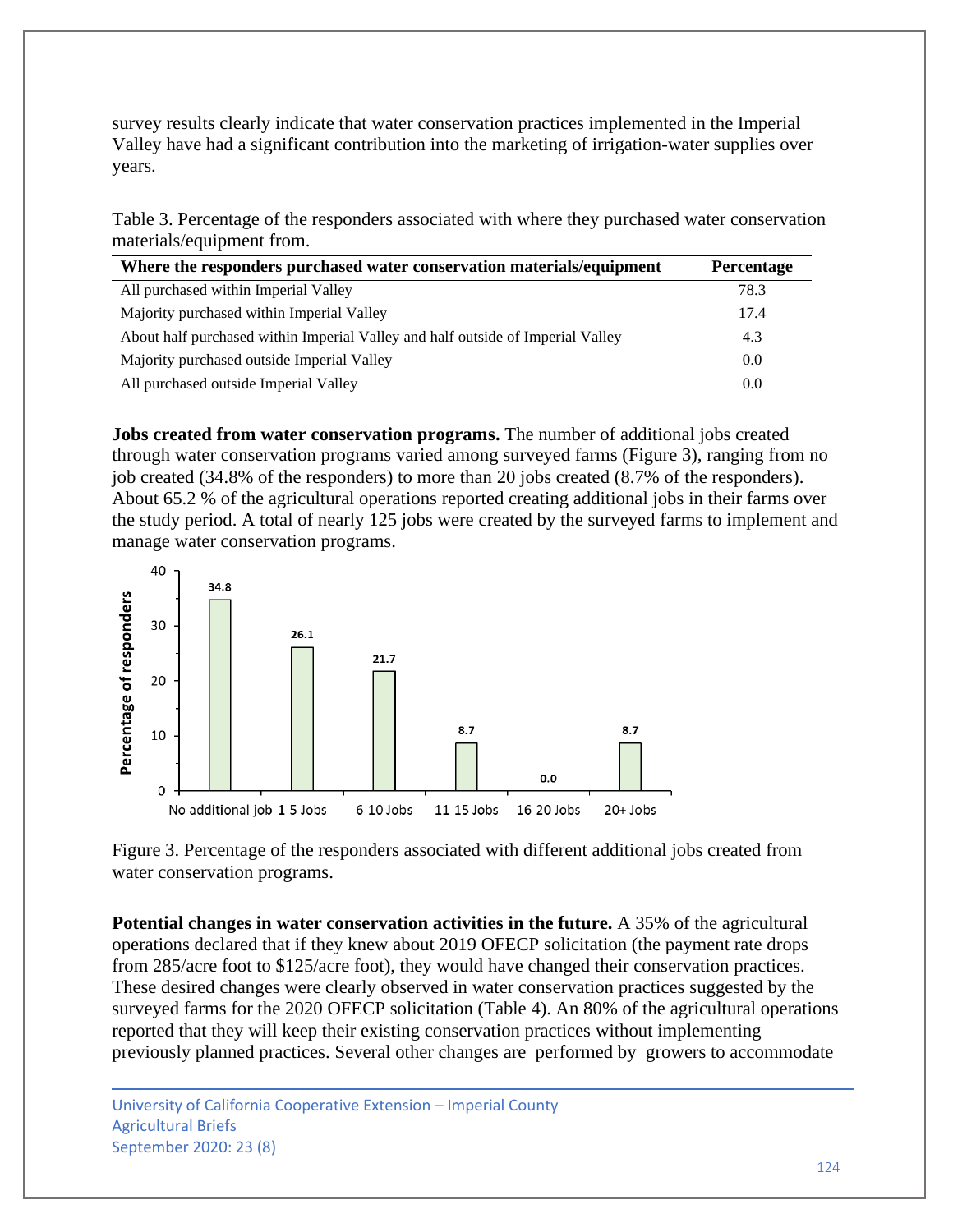the current OFECP solicitation including cancelling any planned purchases (60% of the responders), divesting conservation equipment and sold previously purchased conservation materials (13.3% of the responders), decreasing the amount of time spent on irrigation scheduling and management (40% of the farm surveyed), and reducing hours of employees (53.3% of the responders). A 13.3% of the responders seek other ways to address the economic complications created by the current OFECP solicitation.

Table 4. Percentage of the responders associated with the different changes made to water conservation practices due to the current OFECP solicitation. Each grower uses multi-approaches to address the economic complications created by the recent OFECP solicitation.

| Changes made to water conservation practices                                                          | % of the responders |
|-------------------------------------------------------------------------------------------------------|---------------------|
| Kept existing conservation practices, but did not implement previously planned<br>practices           | 80.0                |
| Stopped all conservation practices                                                                    | 6.7                 |
| Cancelled planned purchases                                                                           | 60.0                |
| Divested conservation equipment/Sold previously purchased conservation materials<br>(sold pipe, etc.) | 13.3                |
| Decreased amount of time spent on irrigation scheduling and management                                | 40.0                |
| Reduced hours of employees                                                                            | 53.3                |
| Other                                                                                                 | 13.3                |

**Conclusions.** Most surveyed farms participated in IID's OFECP for 2 to 8 years. The survey results revealed that 78% of the surveyed agricultural operations have proposed and implemented conservation measures through this program. Consequently, the findings from this study represent both the experiences of the Imperial Valley Agriculture Community with water conservation measures recognized by OFECP and conducted voluntarily beyond the program. The following conclusions are made from this study:

- While various water conservation measures were adopted by Imperial Valley growers over the last decade, surface irrigation optimization, sprinkler irrigation, and irrigation scheduling technologies have been the most commonly adopted practices. Drip irrigation and portable tailwater recovery systems, and deficit irrigation management strategies with a similar adaptation rate were adopted latter.
- The number of agricultural operations that adopted surface irrigation optimization, sprinkler irrigation, and irrigation scheduling technologies over the period of 2013-2019 increased by an average of 13%, when compared with pre- 2013 practices. In the meantime, acreage of sprinkler irrigation systems in 2020 was considerably reduced (by about 14%) compared to the period of 2013-2019. Reductions observed in sprinkler irrigation in 2020 could be due to the reduced IID OFECP payment and/or the COVID-19 pandemic.
- The average capital investment in water conservation programs from surveyed agricultural operations was about \$165,000 per year over the last decade. The average annual investment of the surveyed farms varied from \$20,000 to \$650,000. Other expenses, such as system operating, maintenance, and labor costs were not included in this investment analysis.